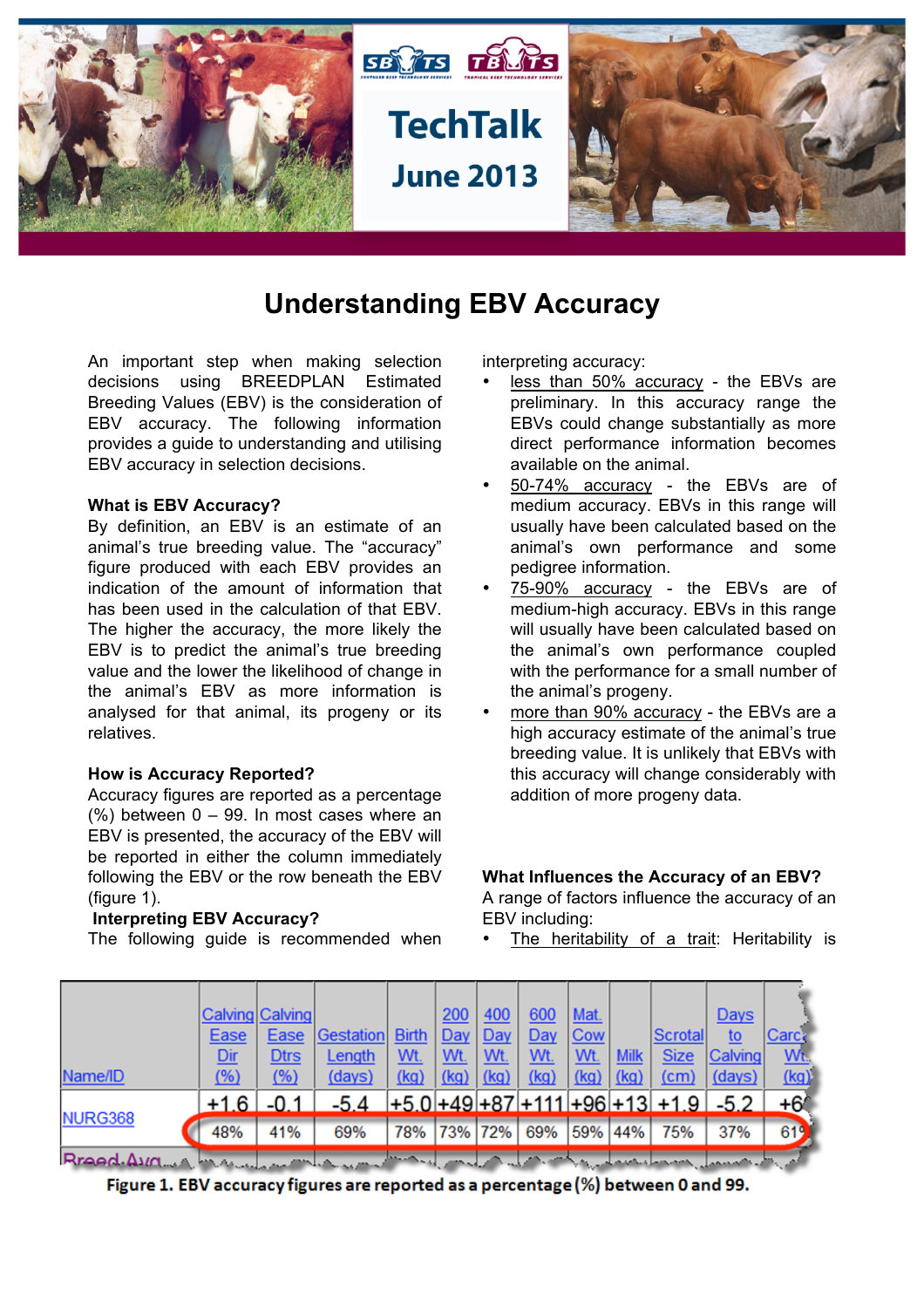

defined as the proportion of observable differences in a trait between individuals within a population that is due to genetics. The higher the heritability of a trait the higher the EBV accuracy, all other variables being equal. For example, this is one of the reasons why we generally see higher accuracies for the Weight EBVs (e.g. 400 Day Weight) compared to the Days to Calving EBV.

- The accuracy of the parents: An animal that has sire and/or dam with high EBV accuracy will generally have higher accuracy EBVs compared to an animal with parents of lower accuracy as more information is known about the relatives of the animal.
- The amount of performance information available: EBV accuracies will increase as more performance information is analysed for a specific trait. This includes performance information on the animal itself, as well as progeny records. EBV accuracies of 90% and greater are generally only observed on animals that have had progeny with performance recorded for the specific trait.
- Effectiveness of performance information: Animals that are in large contemporary groups will generally have higher EBV accuracy compared to those in small or single animal contemporary groups.
- Genetic correlation with other measured traits: As BREEDPLAN uses a multi-trait

model, genetic correlations between traits are utilised to calculate EBVs and associated accuracies. For example, recording 200 day weight will also add information to the generation of the 400 Day Weight EBV. Therefore herds that are recording a range of traits (e.g. calving ease, weight, fertility , carcase) will have higher EBV accuracies than a herd that is undertaking limited recording (e.g. 200 day weights only).

**SB** 475

 $\Gamma B$ 

#### **EBV Accuracy Confidence Ranges**

The maximum likely change to EBVs at different accuracy levels is described by the confidence range (also known in statistical circles as the standard error of estimate). The size of this value decreases as the accuracies increase.

Statistically, there is a 67 % chance that an animal's true breeding value will be within 1 standard error of its EBV, and a 96% chance that it will be within 2 standard errors of its EBV. As an example, table 1 shows the Trans-Tasman Angus BREEDPLAN confidence ranges associated with different accuracy levels for various traits.

For example, a 600 Day Wt EBV with an accuracy of 90% will have a confidence range of  $\pm$  8.5 kg. If an animal's EBV is  $+100$  then, with the addition of further information (e.g. progeny or sibling records), the EBV would be expected to still fall within the range of +91.5

|                          |      |      |      |      |      | Accuracy |      |      |      |     |     |
|--------------------------|------|------|------|------|------|----------|------|------|------|-----|-----|
| Trait                    | 50%  | 55%  | 60%  | 65%  | 70%  | 75%      | 80%  | 85%  | 90%  | 95% | 99% |
| Gestation Length (days)  | 2.1  | 2    | 1.9  | 1.8  | 1.7  | 1.6      | 1.4  | 1.3  | 1    | 0.7 | 0.3 |
| Birth Wt. (kg)           | 2.1  | 2    | 1.9  | 1.8  | 1.7  | 1.6      | 1.4  | 1.3  | 1    | 0.7 | 0.3 |
| 200 Day Wt. (kg)         | 8.3  | 8    | 7.7  | 7.3  | 6.9  | 6.3      | 5.8  | 5.1  | 4.2  | 3   | 1.4 |
| 400 Day Wt. (kg)         | 13.5 | 13   | 12.4 | 11.8 | 11.1 | 10.3     | 9.3  | 8.2  | 6.8  | 4.9 | 2.2 |
| 600 Day Wt. (kg)         | 16.8 | 16.2 | 15.5 | 14.8 | 13.9 | 12.8     | 11.6 | 10.2 | 8.5  | 6.1 | 2.7 |
| Mature Cow Wt. (kg)      | 26   | 25.1 | 24   | 22.8 | 21.4 | 19.8     | 18   | 15.8 | 13.1 | 9.4 | 4.2 |
| Milk $(kg)$              | 6.1  | 5.9  | 5.6  | 5.3  | 5    | 4.6      | 4.2  | 3.7  | 3.1  | 2.2 |     |
| Scrotal Size (cm)        | 1.1  | 1.1  | 1    |      | 0.9  | 0.9      | 0.8  | 0.7  | 0.6  | 0.4 | 0.2 |
| Days to Calving          | 5.4  | 5.2  | 5    | 4.7  | 4.4  | 4.1      | 3.7  | 3.3  | 2.7  | 1.9 | 0.9 |
| Carcase Wt. (kg)         | 13.8 | 13.3 | 12.8 | 12.1 | 11.4 | 10.6     | 9.6  | 8.4  | 7    | 5   | 2.3 |
| Eye Muscle Area (sq. cm) | 2.1  | 2    | 2    | 1.9  | 1.7  | 1.6      | 1.5  | 1.3  | 1.1  | 0.8 | 0.3 |
| Rib Fat (mm)             | 1.3  | 1.2  | 1.2  | 1.1  | 1    | 1        | 0.9  | 0.8  | 0.6  | 0.5 | 0.2 |
| Rump Fat (mm)            | 1.7  | 1.7  | 1.6  | 1.5  | 1.4  | 1.3      | 1.2  | 1.1  | 0.9  | 0.6 | 0.3 |
| Retail Beef Yield %      | 1.3  | 1.3  | 1.2  | 1.2  | 1.1  | 1        | 0.9  | 0.8  | 0.7  | 0.5 | 0.2 |
| IMF% (Marbling)          | 0.8  | 0.8  | 0.8  | 0.7  | 0.7  | 0.6      | 0.6  | 0.5  | 0.4  | 0.3 | 0.1 |

(Angus Example)Table 1. Confidence ranges for EBVs at different levels of accuracy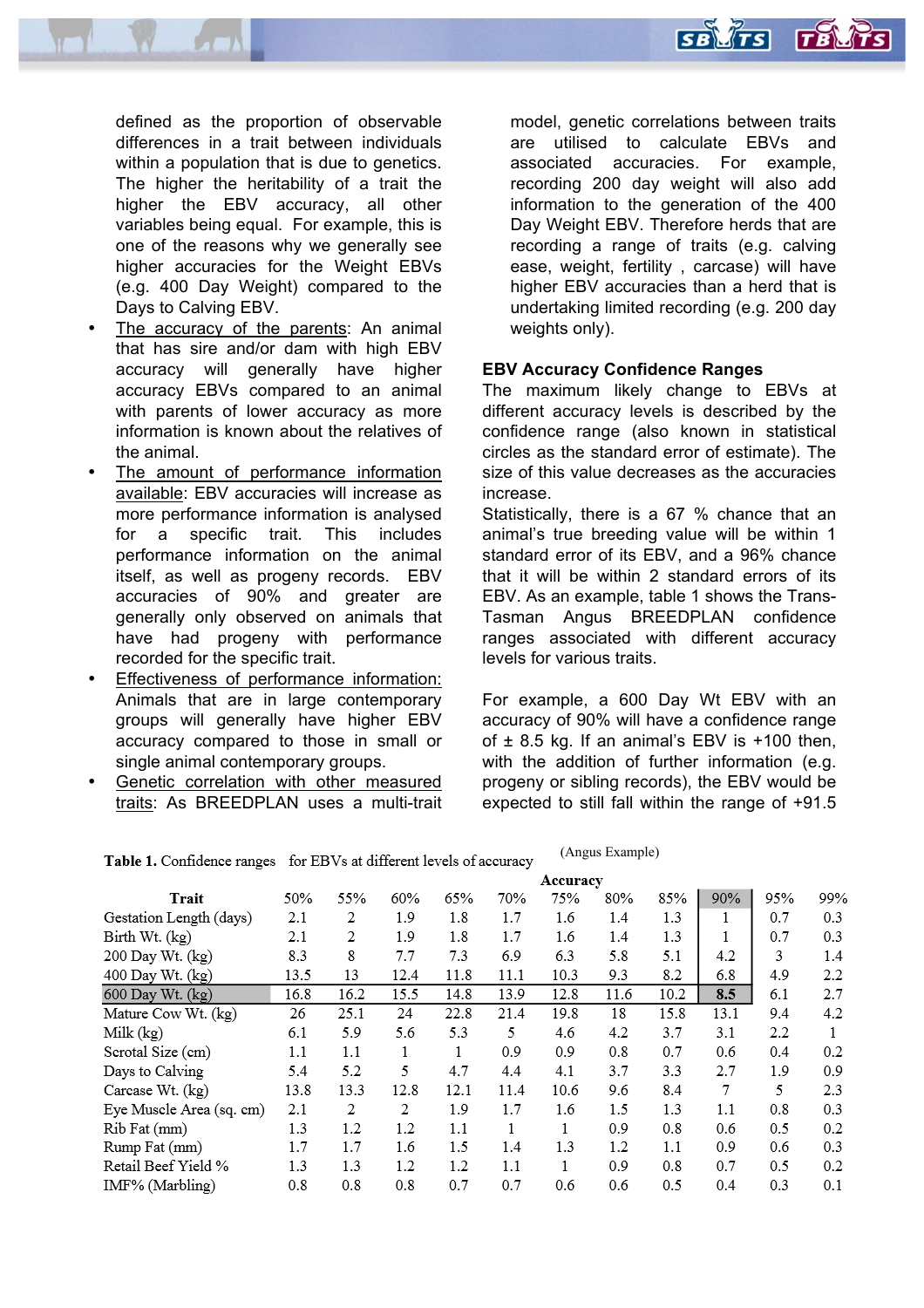

kg to  $+108.5$  kg (i.e.100  $\pm$  8.5kg) 67% of the time; and, within the range of +83 kg to +117 kg (i.e.100  $\pm$  (2 X 8.5)kg) 96% of the time.

To assist with the understanding of confidence ranges, a graph has been developed when viewing animals within the EBV Enquiry facility on Internet Solutions. This is available for implementation by Breed Societies that have upgraded to ABRI's new generation of breed registry software known as ILR2.

Known as the EBV Standard Error graph, it depicts in graphical form the possible change in an animal's EBVs for each trait. The horizontal bar for each trait displays one standard error either side of the current EBV value, meaning that statistically, there is a 67% chance that the true breeding value for this trait will be within this range.

Figure 2 shows an example Standard Error graph for a young animal of lower accuracy, compared to a proven sire of higher accuracy,

## **Considering EBV Accuracy for a Group of Animals**

While many beef producers look at EBV accuracy in relation to an individual animal, it is also worthwhile considering how accurate the EBVs are in describing the genetics of groups of animals within a breeding program.

In conducting a breeding program, it is normal practice for multiple animals to influence the genetics of the breeding herd rather than just an individual. It is therefore important to understand the accuracy of the EBVs

describing the breeding value for a group or team of animals.

For example, the EBV accuracy for the team of females being flushed in an embryo transfer program, or the team of bulls being joined. This may be a group of bulls used in a specific joining (e.g. Spring/Summer 2013) or a group of bulls used over subsequent joinings (e.g. all bulls used over last 3 years).

Figure 3 illustrates the EBV accuracy for a group (or team) of animals with an average EBV accuracy of 30% for a trait. While individual bulls within the team may have "low" EBV accuracy, the accuracy of the EBVs describing the breeding value for the entire team of animals will be considerably higher. Put in practical terms, while individually some bulls within the team will perform above expectation, some will perform below expectation and some will perform exactly as expected, across the entire team, the EBVs will describe the breeding value of the team of bulls with considerably higher accuracy.

For example, an individual bull with an EBV of relatively low accuracy of 30% has some level of risk attached as the EBV could change significantly as more information is analysed. If there is a bull team of two, averaging 30% accuracy for the EBV, the EBV accuracy for the bull team is considerably higher at 58% for a team of full sibs, 68% for half sibs and 74% for unrelated bulls.

Similarly, if there is a bull team of ten, averaging 30% accuracy for the EBV, the EBV



Figure 2 - Example EBV Standard Error graph for a Young Animal (left) and Proven Sire (right)